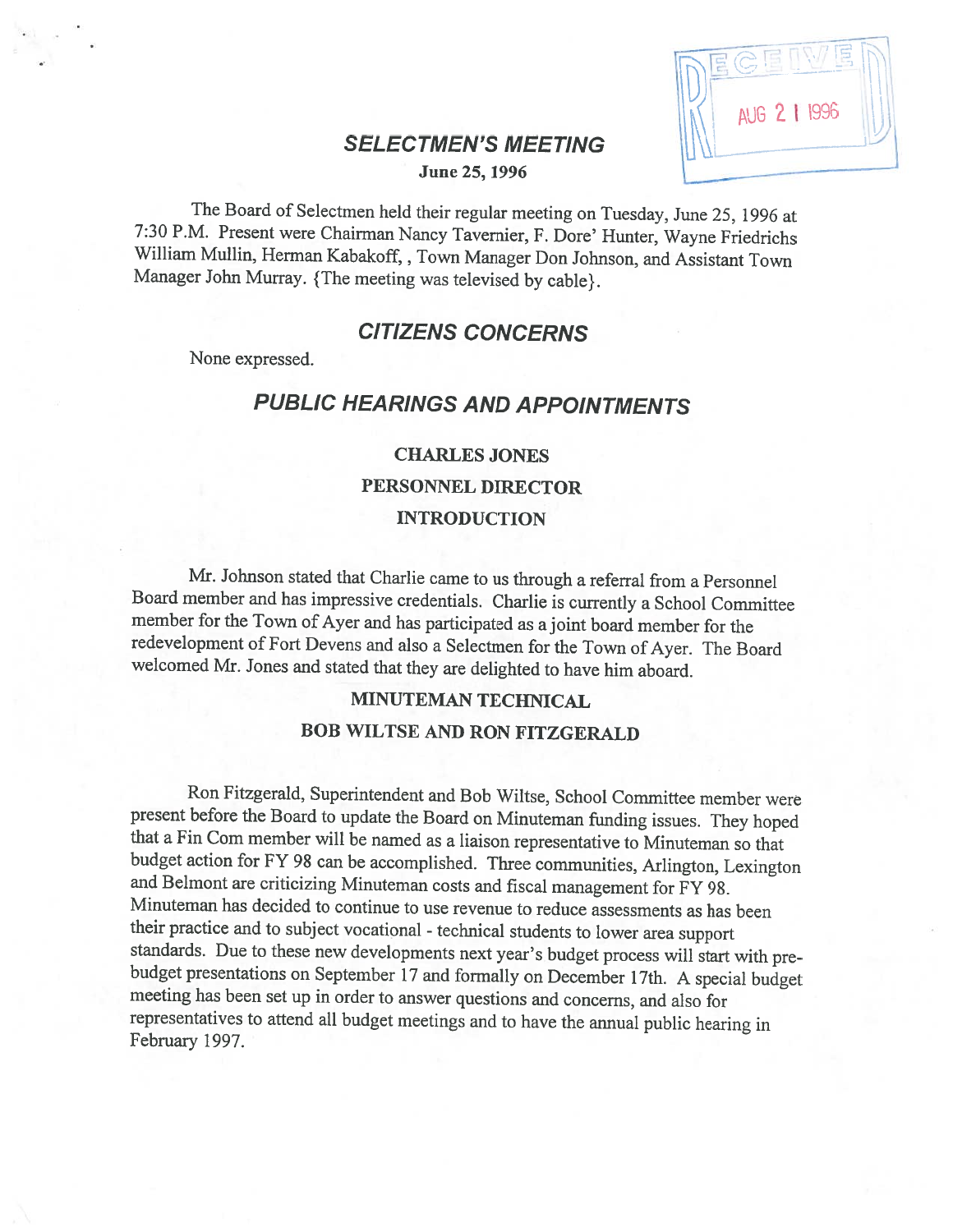#### DONNA DeBOEVER HISTORIC DISTRICT COMMISSION

The Board questioned Ms. DeBoever regarding her volunteering for this Commission. Ms. DeBoever recently graduated from Boston University with <sup>a</sup> masters in preservation studies. Bill Mullin asked Ms. DeBoever what her <sup>p</sup>hilosophy was regarding Historic <sup>p</sup>laces. Ms. DeBoever stated that she has watched the destruction over the years due to the <sup>p</sup>hilosophy that newer is better. Ms. DeBoever stated that our children need to understand that this is wrong, along with the community. Ms. DeBoever stated that she hoped that people purchase in the Historic District in order to respect their property and that there is communication regarding what the purchase means prior to final sale. Herman Kabakoff asked Ms. DeBoever's experience with synthetic materials. Ms. DeBoever stated that synthetic materials on old buildings make the wood deteriorate more rapidly due to the fact that the wood is not allowed to breathe. , however, it may be okay to use it on a new building that you are trying to make historic looking. Dore' questioned the bureaucratic process regarding going to this Board (HDC) to find out if you need to go to the HDC and asked Ms. DeBoever what she thought of this process. Ms. DeBoever stated that she would like to look at this process further. Wayne stated that Ms. DeBoever did a superb job answering the questions. DORE' HUNTER - Move to appoint Donna DeBoever to the Historic District Commission as <sup>a</sup> full member with her term expiring 6/30/99. WAYNE FRIEDRICHS - Second. UNANIMOUS VOTE.

#### JEAN SIFLEET UNIFIED PERMITTING PROCESS

Ms. Sifleet was present before the Board to discuss Unified Permitting. Ms.<br>Sifleet stated that she would like the annual audit to be expanded to include management<br>practices in order to see if we can improve upon the Town Sifleet stated that when Fort Devens went to an unified permitting process <sup>a</sup> guidebook was developed and Ms. Sifleet suggested we do the same. The Building Department presently has the "Town of Acton Development Guide" which helps in the process of obtaining permits for Development and construction. Ms. Sifleet stated she had not see this and was provided <sup>a</sup> copy. Ms. Sifleet suggested that <sup>a</sup> few projects be picked in order to be used as guidelines. It was asked if the Auditors that we currently use are experienced in management auditing. Don stated that an independent auditor would need to be hired. Bill Mullin stated that the premise indicates that there is something wrong with our process. Ms. Sifleet stated that she is only looking for improvement. Mr. Mullin also stated that it would be wise to make the permit tracking system more efficient which could be done with software. Don stated that <sup>a</sup> "task force" type committee be set up to review our current processes regarding permit issuing to see if improvements can be made. Ms. Sifleet was not interested in participating an <sup>a</sup> task force. The Board agreed to ask staff to do an informal internal audit to review the residential permitting process to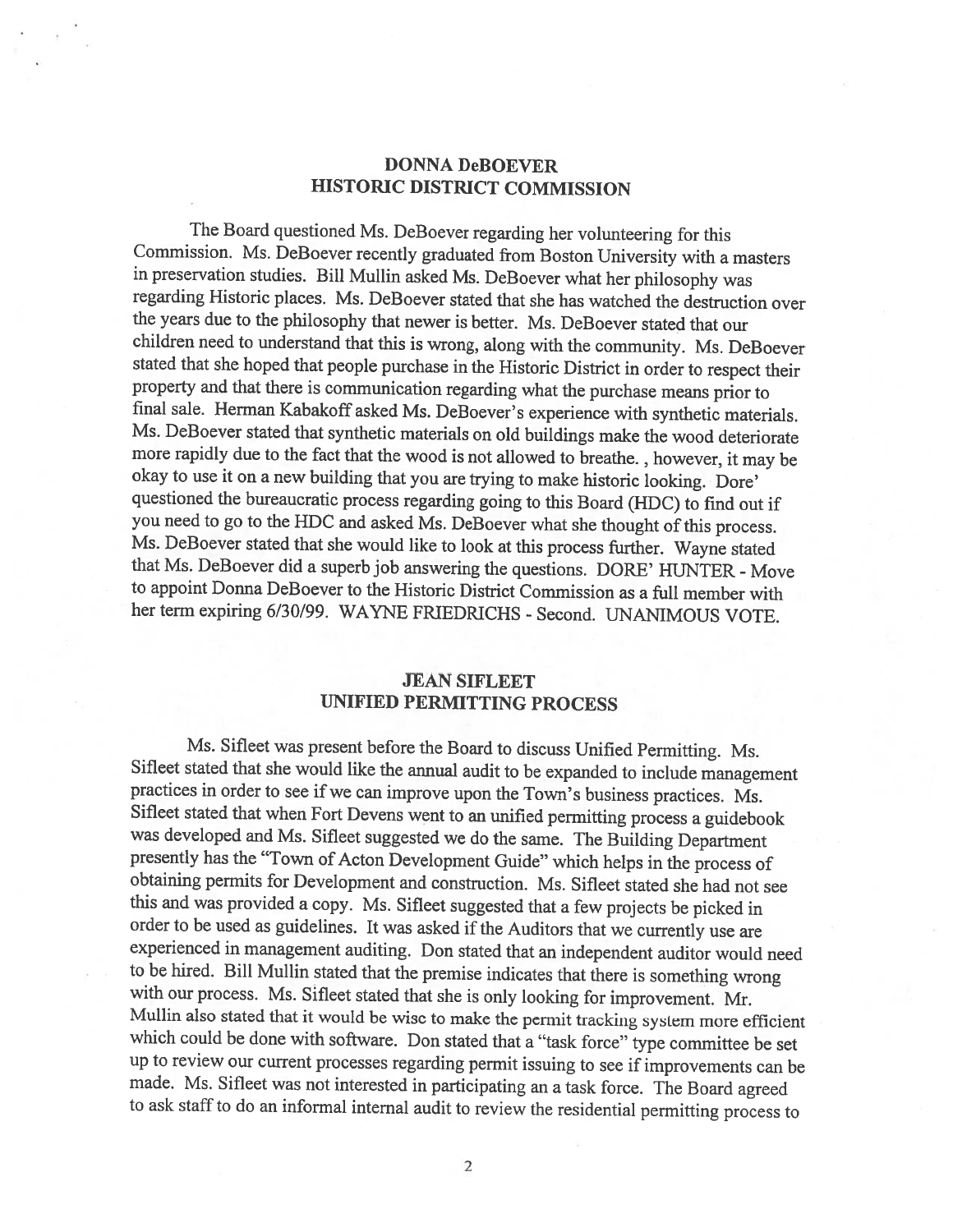see if there were areas needing improvement. Wayne Friedrichs thinks that performance audits are the scam of the 90's and is skeptical of them.

# SELECTMEN'S BUSINESS

#### WINDSOR AVENUE TRAFFIC ISSUES

The Board reviewed the design layout of the Windsor/Mass Ave. intersection submitted by the Engineering Department. The design will eliminate some existing parking spaces. It was asked if the crosswalk could be angled so parking spaces will not be eliminated. <sup>A</sup> public hearing needs to be set up at <sup>a</sup> future Board meeting in order to make these proposed changes.

# MINUTEMAN ADVISORY GROUP ON INTERLOCAL COORDINATION MAGIC

The Board has been provided with <sup>a</sup> draft agreement between MAED and MAPC. MAGIC has asked the Board to designate <sup>a</sup> site information liaison and sign <sup>a</sup> "MAGIC Participating Community Agreement" The Planning Board has asked us to sign this and wanted to assure the Board of the importance in participating. BILL MULLIN - Move to approve draft and designate the Town Planner or his designee by the Town Manager as the site information liaison. DORE HUNTER -Second. UNANIMOUS VOTE.

#### COMMITTEE RE-APPOINTMENTS

DORE' HUNTER - Move to re-appoint Catherine Belbin as Town Clerk with a term expiring June 30, <sup>1999</sup> and Peter Berry, Board of Appeals, Mark Conoby, Board of Health, Brewster Conant, Cemetery Commission, Linda McElroy, Conservation Commission, Sandra Schmidt, Historic District Commission, Chris Mar, Personnel Board all with terms expiring June 30, 1999, and Mark Benedict & Rita Dolan, Board of Health, Margaret Beddoe, Angelene Conn, Peggy Erlanger, Ellen Kostro, Margaret McGinty, Alice Moroney, Steve Olesin & James Parker, Council on Aging, and Patrick Halm & Christopher Tolley, Planning Board all with terms expiring June 30, 1997. BILL MULLEN - Second. UNANIMOUS VOTE.

DORE' HUNTER - Move to re-appoint Susan Richmond and Rosalie DeQuattro to the Acton Boxboro Cultural Council with terms ending June 30, 1999. BILL MULLEN - Second. UNANIMOUS VOTE.

DORE' HUNTER - Move to reappoint James Kotanchik & Donald Rhude to the Board of Assessors with terms expiring June 30, 1999. HERMAN KABAKOFF - Second. UNANIMOUS VOTE.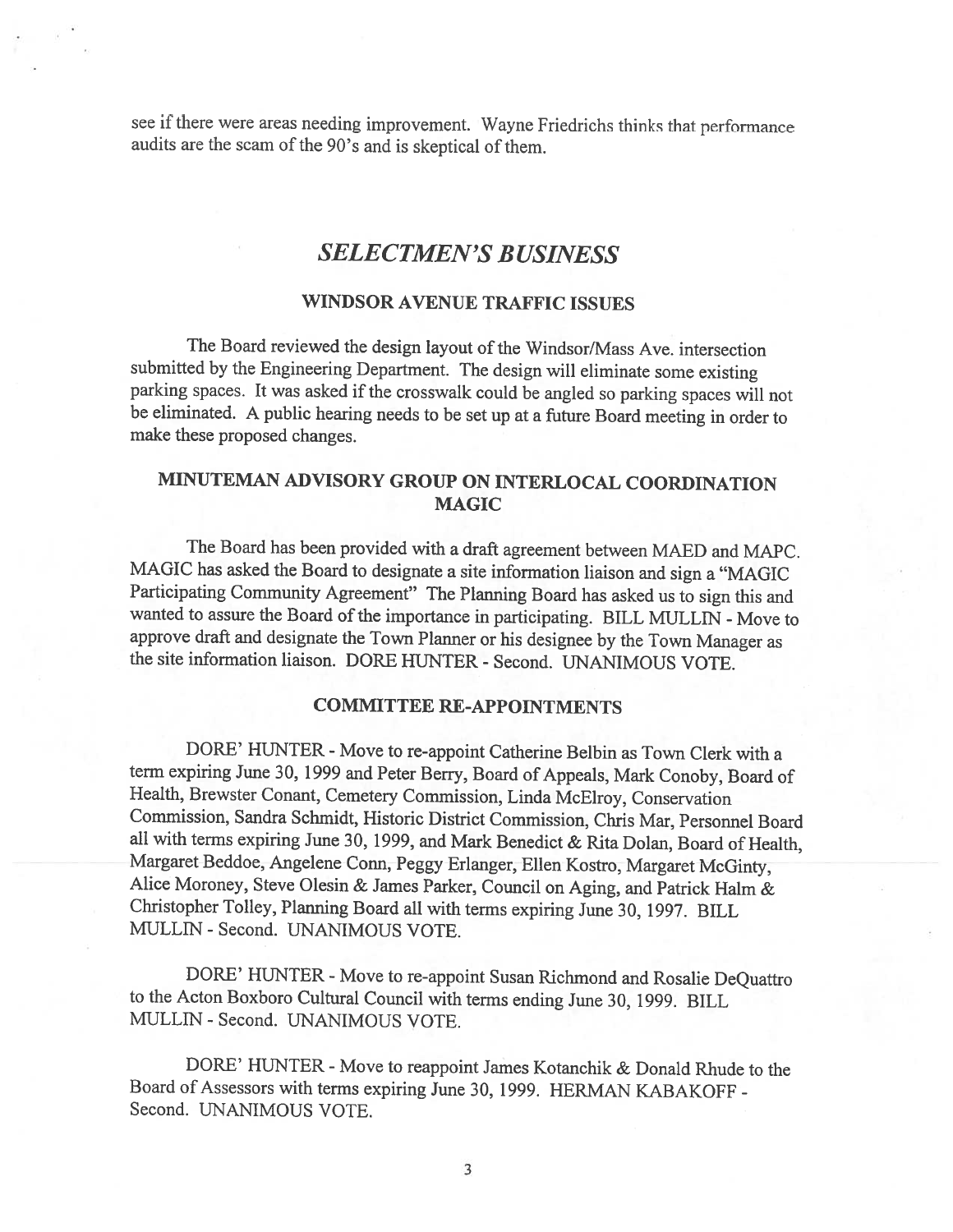DORE' HUNTER - Move to reappoint Sharon Ingraham, John Covert, Laura<br>Hirsh to the Cable Advisory Committee all with terms ending June 30, 1999 and Henry Hogan with a term expiring 6/30/98. BILL MULLIN - Second. UNANIMOUS VOTE. Bill stated that he has heard that this committee does not meet much and that he would like <sup>a</sup> copy of the minutes.

DORE' HUNTER - Move to re-appoint Anita Dodson and Bill Klauer to the Historical Commission with terms ending June 30, 1999. BILL MULLEN - Second. UNANIMOUS VOTE.

BILL MULLEN - Move to have Roland Bartl act as hearing officer for Fair Housing Coordinator. DORE' HUNTER - Second. UNANIMOUS VOTE.

DORE' HUNTER - Move to re-appoint Don Herskovitz as the Lowell Regional Transit Authority for a term ending June 30, 1997. BILL MULLIN - Second. UNANIMOUS VOTE.

DORE' HUNTER - Move to reappoint Christopher Tolley as a full member of the MAPC with <sup>a</sup> term expiring June 30, 1997. HERMAN KABAKOFF - Second. UNANIMOUS VOTE.

DORE' HUNTER - Move to reappoint Richard King to Minuteman Home Care with <sup>a</sup> term ending June 30, 1997. BILL MULLEN - Second. UNANIMOUS VOTE.

DORE' HUNTER - Move to have chairman of the Prison Advisory Committee<br>write to the Department of Corrections saying we would like to maintain correspondence<br>with the manager or his designee. BILL MULLIN - Second. UNANIMOUS

DORE' HUNTER - Move to disband the Second Airport/Fort Devens Reuse Task Force. BILL MULLEN - Second. UNANIMOUS VOTE.

DORE' HUNTER - Move to re-appoint Nancy Whitcomb to the Volunteer Coordinating Committee. HERMAN KABAKOFF -Second. UNANIMOUS VOTE.

## ACTON WATER DISTRICT FEE WAIVER REQUEST

The Acton Water District has requested a fee waiver of the hazardous materials control bylaw. The fees amount to \$880.00 for 8 inspections at \$110 each plus \$160.00 in late fees. The Board discussed their fee policy which states that the Board can make a decision based on individual requests. The Water District has stated that they feel the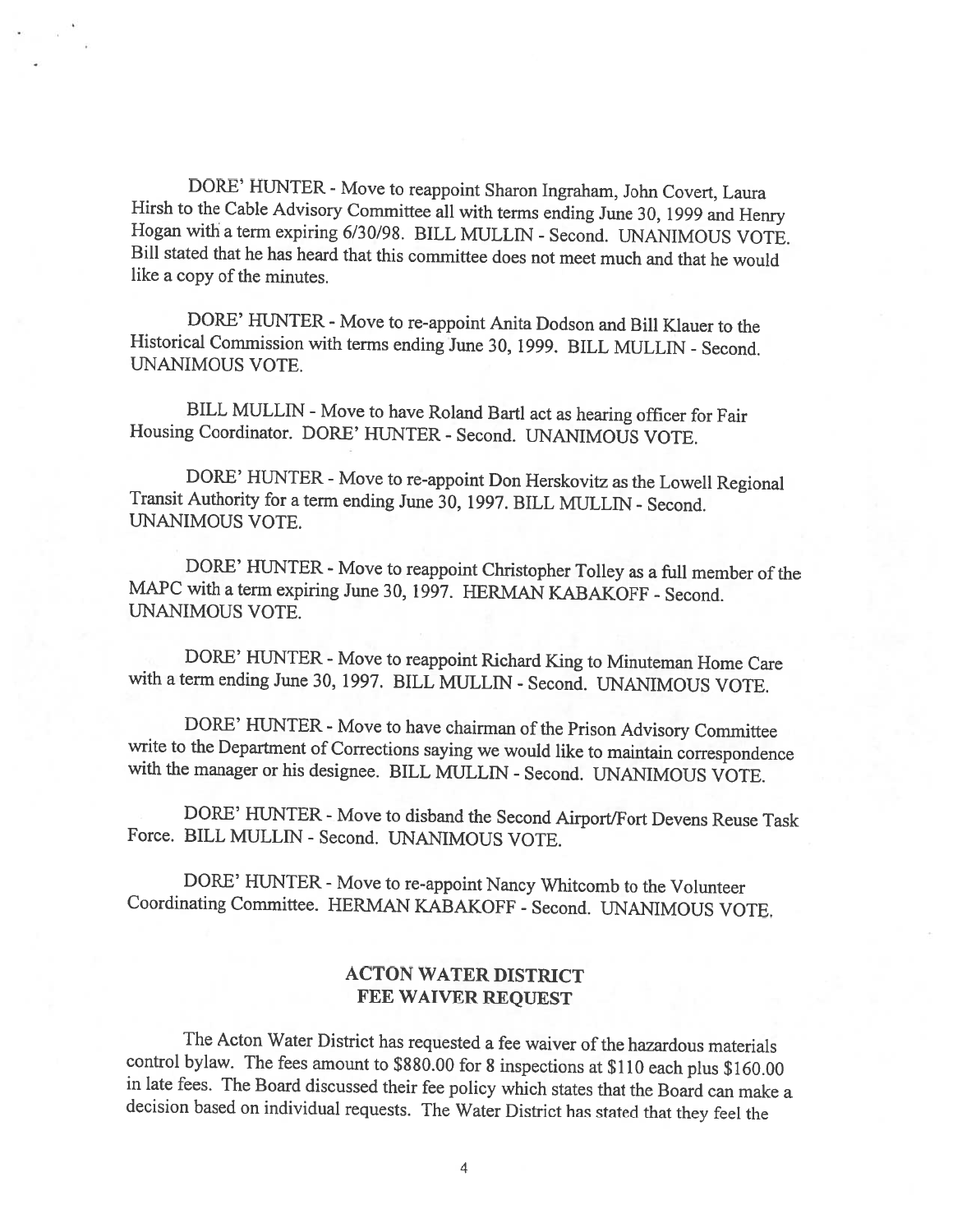Health Department's inspection is a duplication of D.E.P. inspections. The Health Department has stated that they are two completely different inspections. BILL MULLIN - Move not to waive fees for the Acton Water District in the amount of \$1040. DORE' HUNTER - Second. UNANIMOUS VOTE.

#### SUBURBAN COALITION

The Board discussed whether or not they should be a member of the Suburban Coalition. The membership fees are \$100/year. Nancy Tavernier stated that she is <sup>a</sup> member and that this is a worthwhile organization. DORE' HUNTER - Move to pay membership fee of \$100 to Suburban Coalition. WAYNE FRIEDRICHS - Second. UNANIMOUS VOTE.

#### TOWN MANAGER'S CONTRACT PERFORMANCE REVIEW

BILL MULLIN moved to postpone this evaluation until the next meeting. Herman stated that he would like the personnel board to review Don Johnson's contract. The personnel Board's next meeting is in August so a copy of the contract would need to be mailed to each individuals home. Bill stated that this contract has been reviewed by our attorney's. Bill asked for <sup>a</sup> 10 minute recess.

Bill Mullin returned. Bill withdrew previous motion. BILL MULLIN - Move to discuss performance review, contract and compensation recommendations this evening and send the Long Term Disability Contract to the Personnel Board for their review. DORE' HUNTER - Second. 2-3 Motion fails. Herman and Wayne wanted the Personnel Board to review the material before the Board of Selectmen discussed it. Bill stated that ample time was allotted during the review process for Don's contract and this concern regarding having the Personnel Board review this contract should have been done during the review process. BILL MULLIN - Move to send Long Term Disability Contract, Town manager's Contract and Performance Review to the Personnel Board for their review by July 16, 1996. UNANIMOUS VOTE. Bill stated that this delay was not caused by Don's performance during this past year. Bill went on to say that Don had been <sup>g</sup>iven an excellent review and that some of his strengths and accomplishments were achieving 100% at Town Meeting, North Acton Recreation Area and managing the budget.

# CONSENTA GENDA

WILLIAM MULLIN - Move to take Consent Agenda #11 out of order and approve. WAYNE FRIEDRICHS - Second. UNANIMOUS VOTE.

DORE' HUNTER - Move to approve consent calendar #12-15. WAYNE FRIEDRICHS - Second. UNANIMOUS VOTE (Bill Mullin was away from room).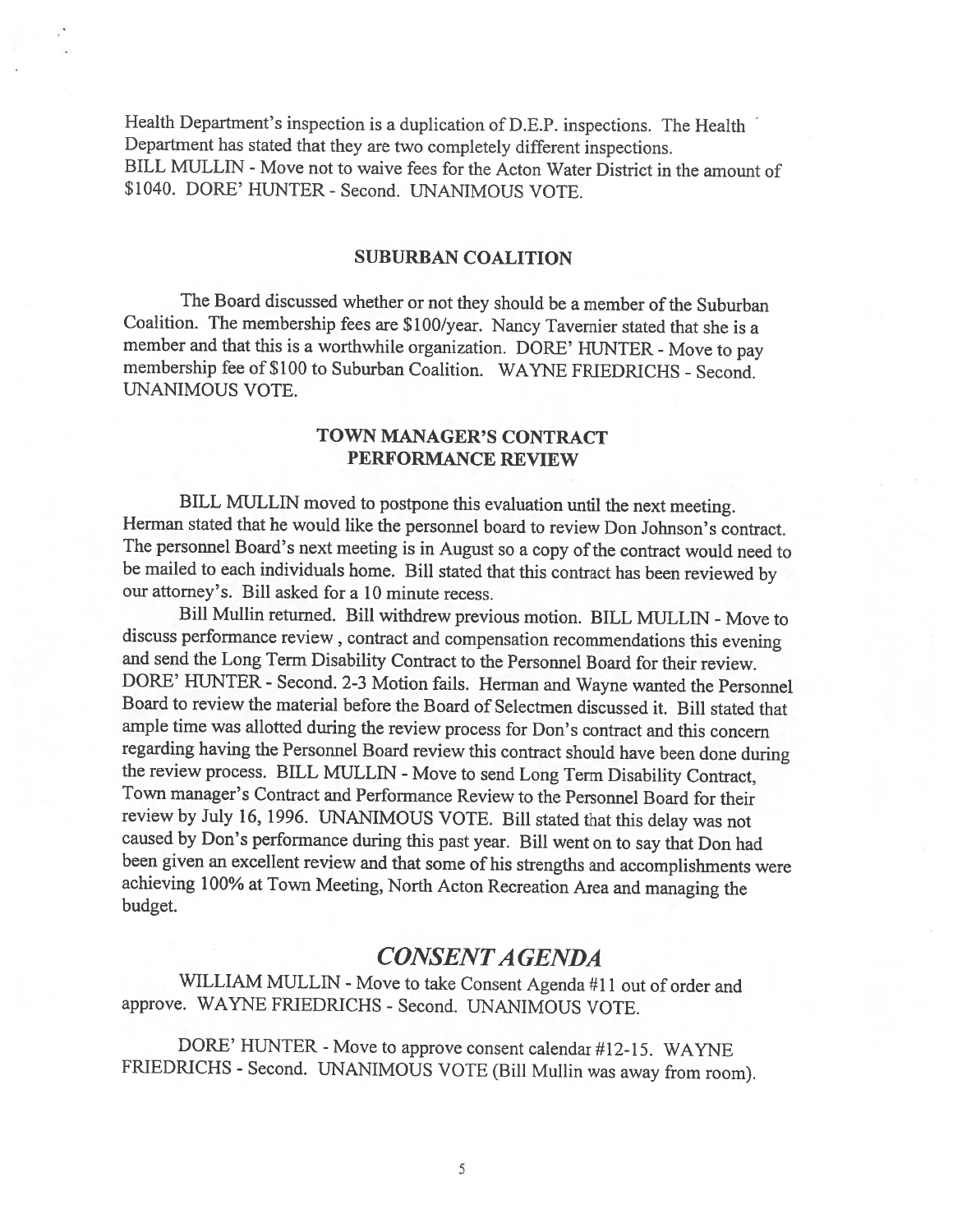## TOWN MANAGERS REPORT

#### PLOWING OF PRIVATE WAY **FORMS**

The new form has been reviewed by Palmer and Dodge and is being presented to the Board for approval. DORE' HUNTER - Move to approve form. BILL MULLIN -Second. UNANIMOUS VOTE.

#### **HAARTZ**

Haartz was rezoned at the <sup>1996</sup> Town Meeting. In negotiations with Haartz Auto Fabric located off of Charter and Hayward Road, they agreed to <sup>a</sup> conservation restriction on a portion of their land that was to be held as a buffer for adjacent residences. Haartz submitted the final form for the conservation restriction there was <sup>a</sup> rider allowing the area to be for septic. Staff is concerned that this may be interpreted as <sup>a</sup> new condition and sought Board direction. The Board determined that the septage exception was conveyed to the Town at the beginning of the negotiations therefore the form of the conservation restriction agreed with negotiations.

#### YEAR END REPORT AND RECOMMENDATIONS

Staff advised the Board that the FY96 municipal budget was expected to finish the year with a \$559,000 surplus. Staff informed the Board that \$200,000 of that surplus would be needed to cover the snow and ice deficit leaving <sup>a</sup> balance of \$339,000. Based upon prior instruction and discussion by the Board, staff brought <sup>4</sup> projects to the Board's attention for end of year spending projects ( Snow & Ice Deficit, Room <sup>204</sup> acoustics, Adams St. Hydrology, and Holiday Lights) for the Board's consideration. DORE' HUNTER - Move to take \$50,000 for room 204 acoustics problems including but not limited to drapes, wiring, tables and chairs, and \$50,000 for Adams Street Hydro Study. BILL MULLEN -Second. <sup>4</sup> - <sup>1</sup> with Herman voting No. Motion passes. Herman expressed his displeasure regarding 11th hour spending. Nancy stated that these projects have been proposed previously and the Board had asked staffto bring these back to them at the end of the year. WAYNE FRIEDRICHS - Move to allocate \$19,500 for holiday lights and tree repair. BILL MULLIN - Second. 2-3 with Dore', Bill and Herman voting No. Motion fails.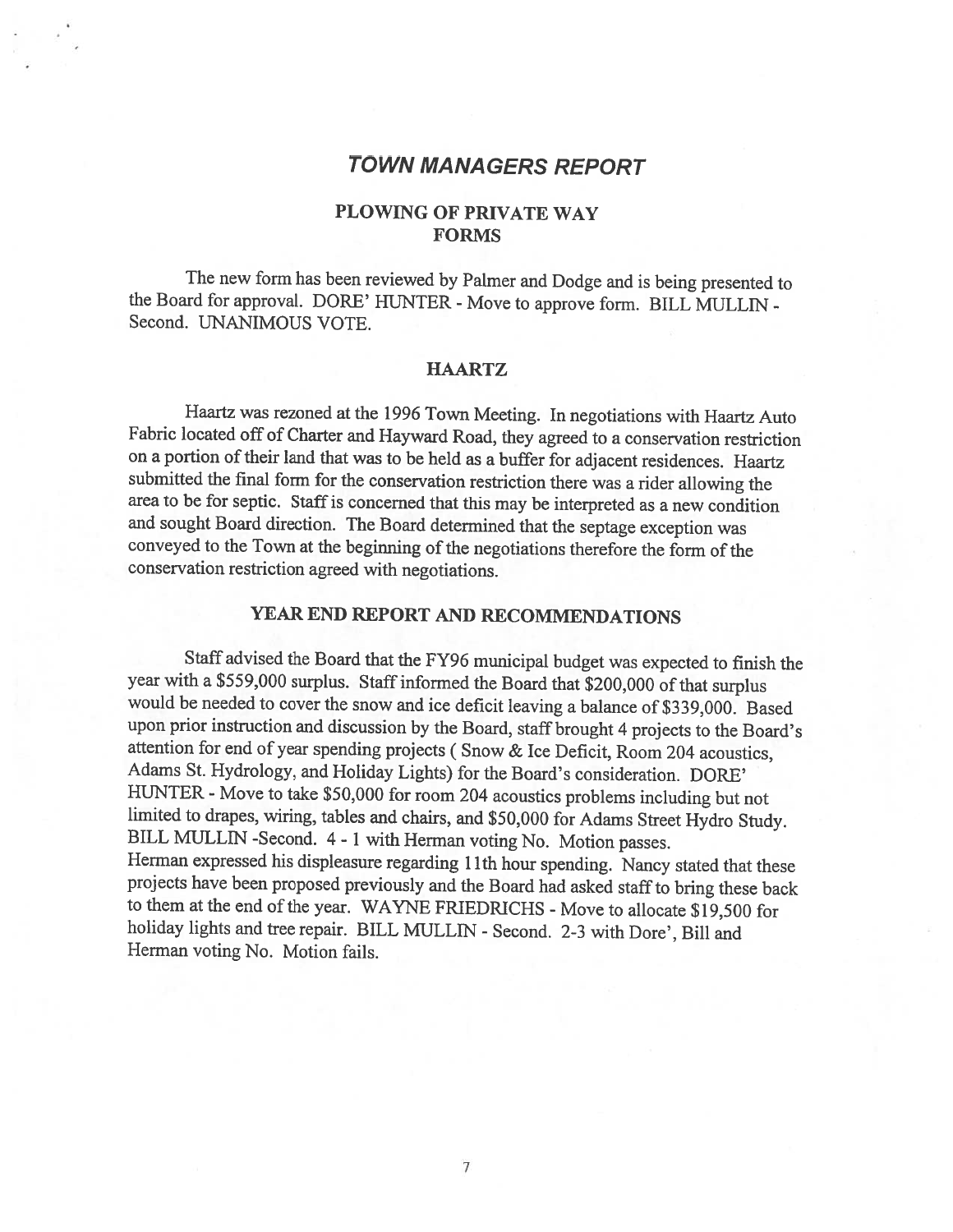WAYNE FRIEDRICHS - Move to go into executive session for the purpose of discussing real property. All ayes.

The Board adjourned for executive session at 11:35 P.M.

Clerk

)4. Date'

Ball  $U$  $M$ 

Sheryl Ball Recording Secretary Min 6 25. Doc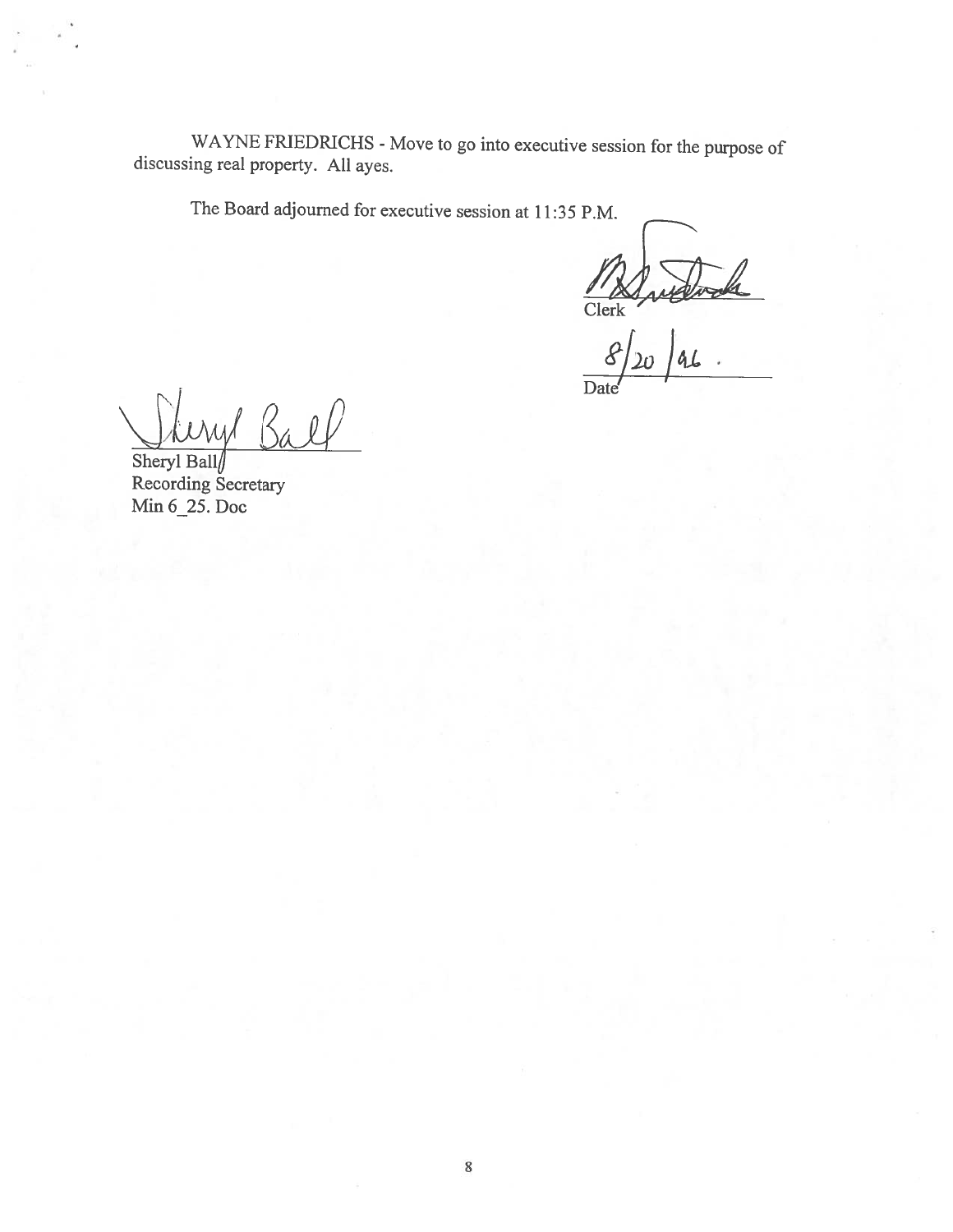TO Board of Selectmen

FROM: Nancy E. Tavernier, Chairman

SUBJECT: Selectmen's Report

# AGENDA Room 204 JUNE 25, 1996

- I. CITIZEN'S CONCERNS
- II. PUBLIC HEARINGS & APPOINTMENTS
- 1. 7:31 CHARLES JONES -The Town Manager will introduce Mr. Jones to the Board.
- 2. 7:35 MINUTEMAN TECH Supt. Fitzgerald and Bob Wiltse will be in to update the Board on several issues as noted in the attached correpondance.
- 3. 8:00 DONNA DeBOEVER HISTORIC DISTRICT COMMISSION INTERVIEW Enclosed <sup>p</sup>lease find Ms. DeBoever's citizen resource sheet and VCC recommendation for <sup>a</sup> term to expire 6/30/99 for Board action.
- 4. 8:15 JEAN SILFLEET Ms. Sifleet would like to discuss Acton's permitting processes with the Board.

#### III. SELECTMEN'S BUSINESS

5. WINDSOR AVE. TRAFFIC ISSUES - Enclosed <sup>p</sup>lease find staff comment and materials from Windsor Ave. Residents from the last Board Meeting for continued discussion and <sup>w</sup>'review.

6. MAGIC -Enclosed <sup>p</sup>lease find <sup>a</sup> draft agreement between MAED and MAPC with Planning staff comment for Board review and action.

7. COMMITTEE REAPPOINTMENTS - Enclosed <sup>p</sup>lease find recommendations from VCC and staff comment for Board review.

8. FEE WAIVER REQUEST: Enclosed <sup>p</sup>lease find <sup>a</sup> request from the Water District for waiver of fees for Board review and action.

9. SUBURBAN COALITION -Enclosed <sup>p</sup>lease find <sup>a</sup> request for dues participation for Board action

10. TOWN MANAGER'S CONTRACT

IV. CONSENT AGENDA

1